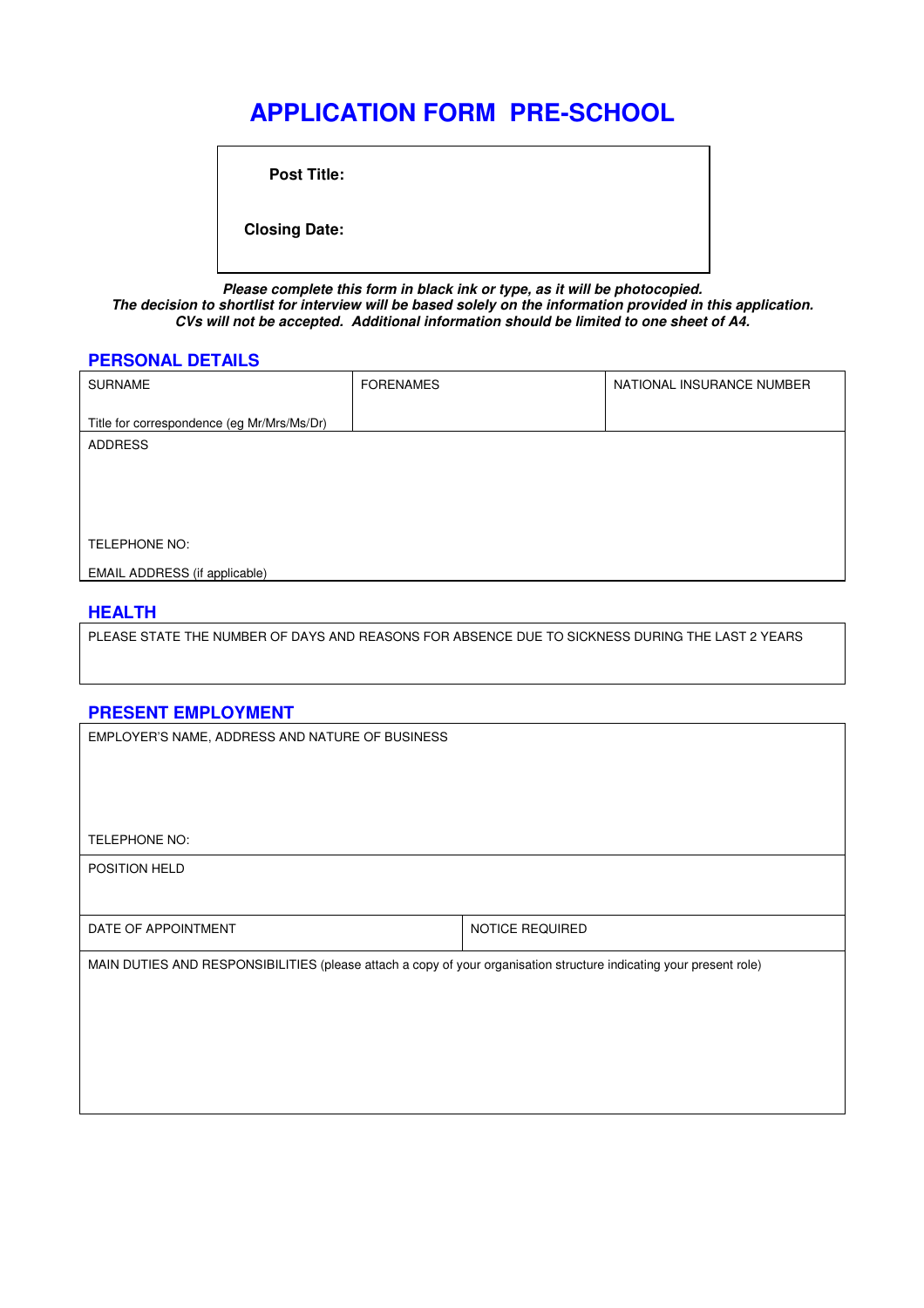## **EMPLOYMENT HISTORY**

| EMPLOYER'S NAME AND | POSITION HELD | DATES EMPLOYED    | <b>REASON FOR LEAVING</b> |
|---------------------|---------------|-------------------|---------------------------|
| NATURE OF BUSINESS  |               | TO<br><b>FROM</b> |                           |
|                     |               |                   |                           |
|                     |               |                   |                           |
|                     |               |                   |                           |
|                     |               |                   |                           |
|                     |               |                   |                           |
|                     |               |                   |                           |
|                     |               |                   |                           |
|                     |               |                   |                           |
|                     |               |                   |                           |
|                     |               |                   |                           |
|                     |               |                   |                           |
|                     |               |                   |                           |
|                     |               |                   |                           |
|                     |               |                   |                           |
|                     |               |                   |                           |
|                     |               |                   |                           |

## **EDUCATION HISTORY**

| SECONDARY SCHOOL ATTENDED   | <b>DATES</b><br>ATTENDED | <b>EXAMINATIONS PASSED</b> | GRADE          |
|-----------------------------|--------------------------|----------------------------|----------------|
| COLLEGE/UNIVERSITY ATTENDED | <b>DATES</b><br>ATTENDED | <b>EXAMINATIONS PASSED</b> | GRADE          |
| TRAINING COURSES ATTENDED   |                          |                            | DATES ATTENDED |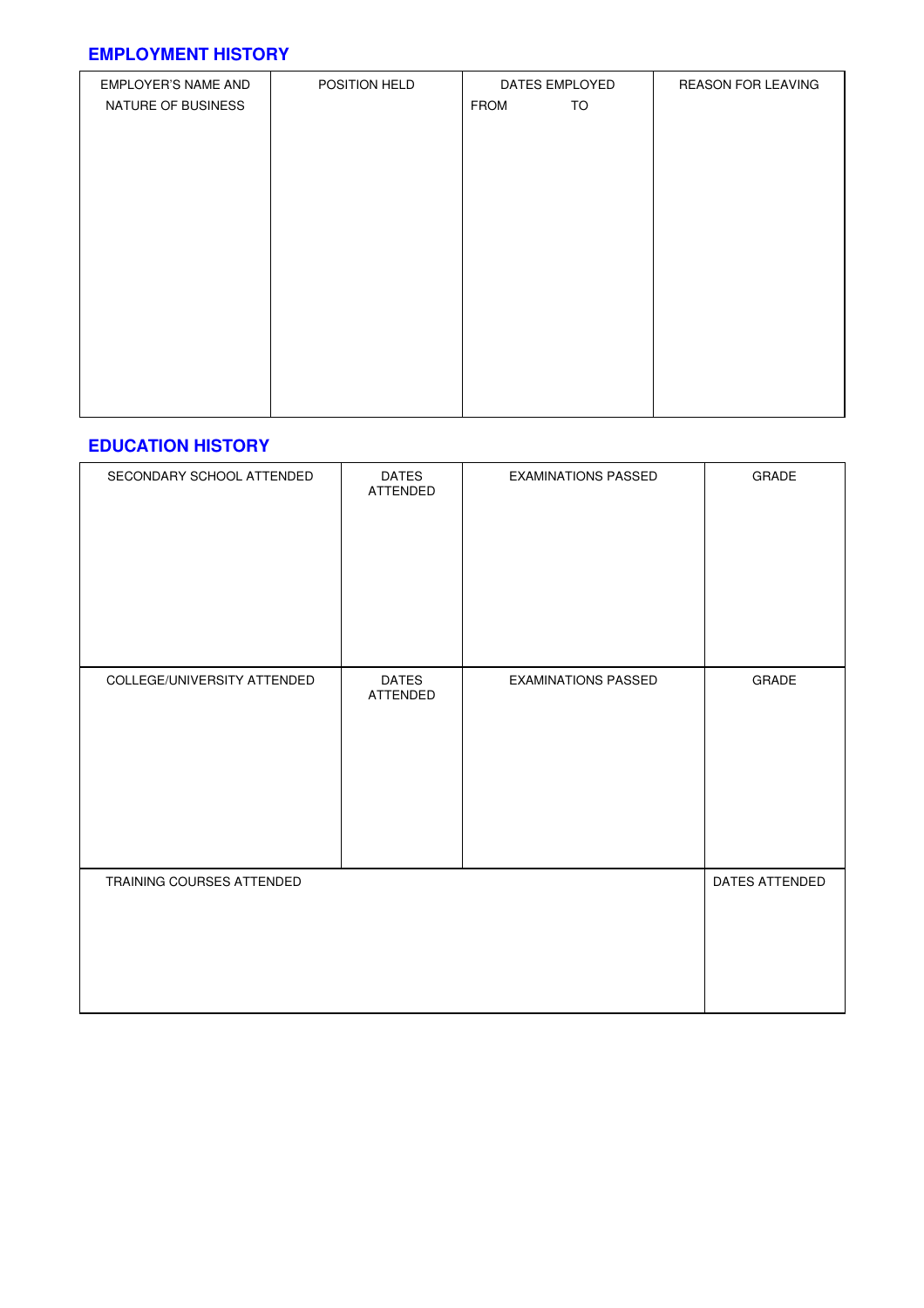## **REFERENCES**

PLEASE GIVE DETAILS OF TWO PERSONS WHO WILL PROVIDE A REFERENCE FOR YOU. NEITHER SHOULD BE A RELATIVE AND ONE SHOULD BE YOUR PRESENT, OR IF YOU ARE UNEMPLOYED, LAST EMPLOYER. CAN YOU INDICATE WHETHER WE MAY CONTACT YOUR REFEREES BEFORE INTERVIEW?

| <b>REFEREE 1</b><br>YES / NO | <b>REFEREE 2</b><br>YES / NO |
|------------------------------|------------------------------|
| <b>NAME</b>                  | <b>NAME</b>                  |
| <b>POSITION</b>              | <b>POSITION</b>              |
| <b>ADDRESS</b>               | <b>ADDRESS</b>               |
|                              |                              |
|                              |                              |
|                              |                              |
|                              |                              |
| TELEPHONE NO:                | TELEPHONE NO:                |

## **DO YOU HOLD A CURRENT ENHANCED CRB? YES / NO (please circle)**

PLEASE DECLARE ANY CRIMINAL RECORD INFORMATION

If NIL please tick box and sign signed

#### **DRIVING**

DO YOU HOLD A CURRENT FULL DRIVING LICENCE?

DO YOU HAVE ACCESS TO A CAR FOR WORK?

## **HOBBIES AND SPARE TIME ACTIVITIES**

## **DECLARATION**

**I declare that the information given in this application is true. I accept that giving false information will disqualify me from being appointed or, if appointed, may result in my dismissal.** 

Signature: Date: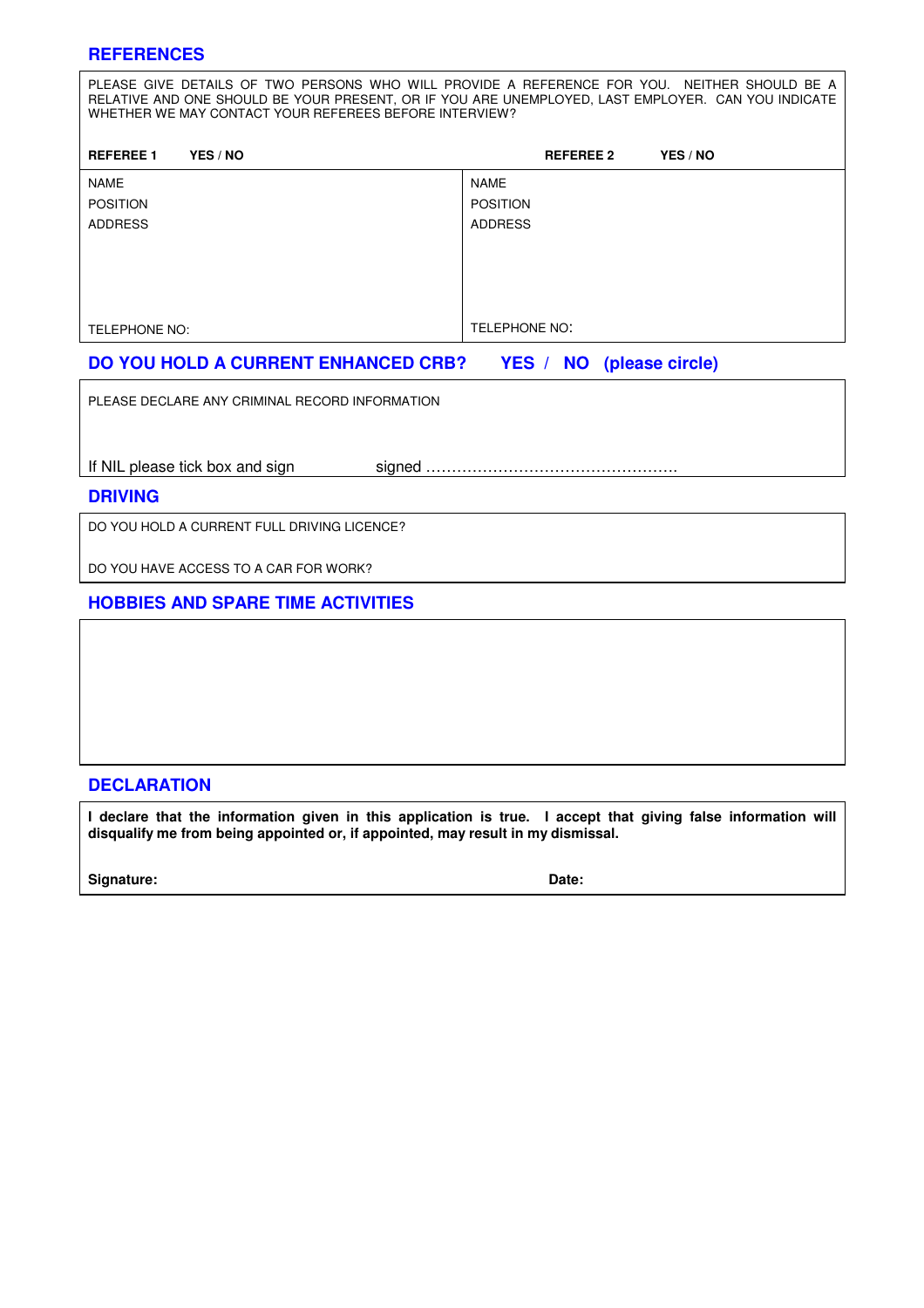**PLEASE GIVE YOUR REASONS FOR APPLYING TOGETHER WITH DETAILS OF ANY PREVIOUS RELEVANT EXPERIENCE OR SPECIAL SKILLS AND HOW THEY MEET THE REQUIREMENTS OF THE JOB.**